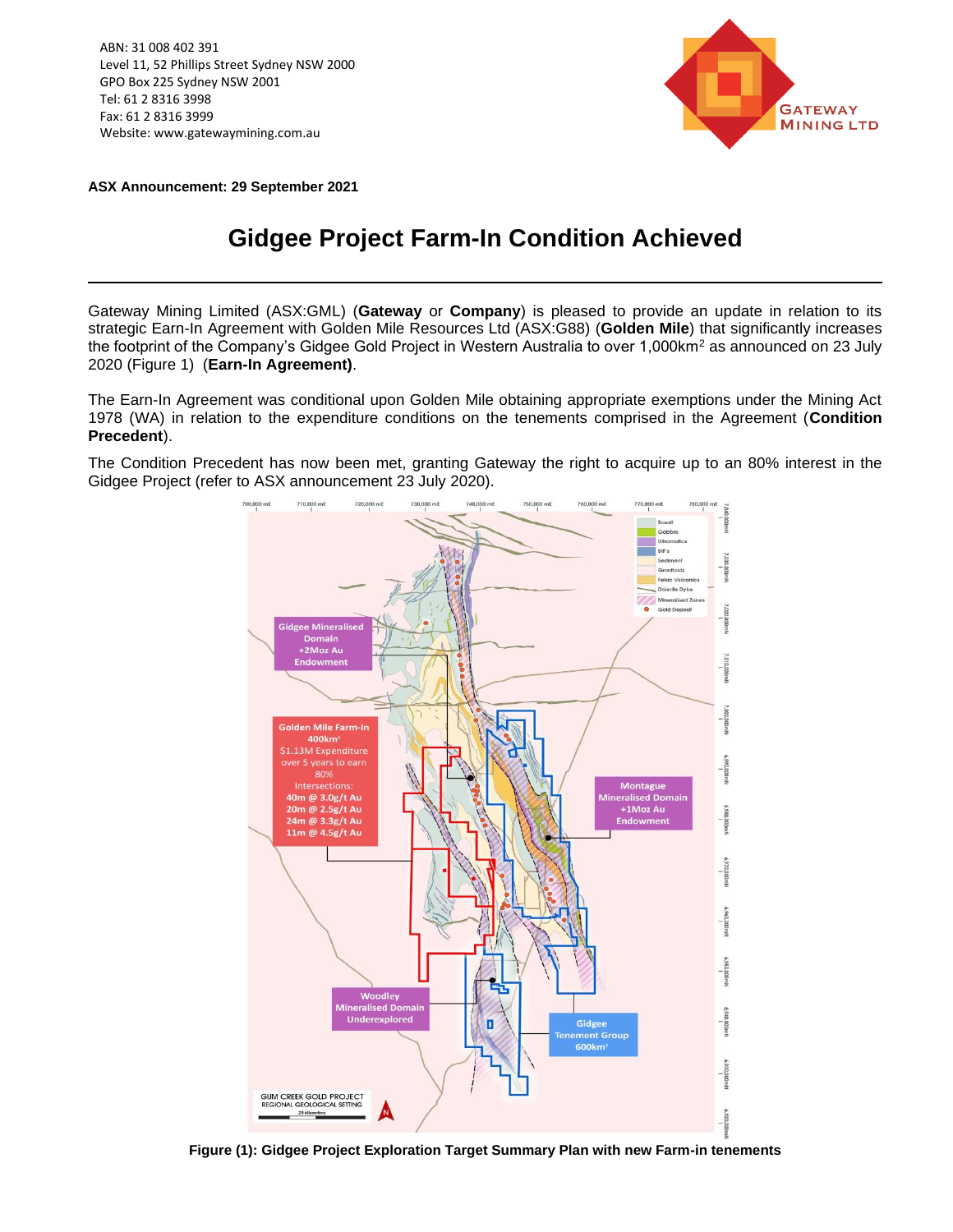## **NEXT STEPS**

Gateway has recently accelerated exploration efforts on the Earn-in Agreement tenure with the collection of a series of core geophysical datasets, heritage and environmental studies and Program of Work (PoW) applications for future drilling.

A comprehensive new ground gravity survey (Figure 2) and airborne magnetic data compilation have now been completed. These datasets will be used to provide context to existing anomalies and form the basis for the generation of a new series of exploration targets. Gateway plans to follow a disciplined and systematic approach to exploration, similar to that pursued over its core Eastern Montague Domain tenements, with the continual development and field testing of identified gold targets.



**Figure (2): Gidgee Project with ground gravity survey points and regional geology**

For further details relating to the Earn-In Agreement please refer to the Company's release dated 23 July 2020.

This released has been authorised by: Mark Cossom Managing Director

## *For and on behalf of GATEWAY MINING LIMITED*

## **Competent Person Statement**

The information in this report that relates to Exploration Results or Mineral Resources is based on information compiled or reviewed by Mr Mark Cossom who is a full-time employee of Gateway Mining Ltd and is a current Member of the Australian Institute of Mining and Metallurgy. Mr Cossom owns shares and options in Gateway Mining Ltd. Mr Cossom has sufficient experience, which is relevant to the style of mineralisation and types of deposit under consideration and to the activities undertaken, to qualify as a Competent Person as defined in the 2012 Edition of the "Australasian Code of Reporting of Exploration Results, Mineral Resources and Ore Reserves". Mr Cossom consents to the inclusion in the report of the matters based on the information in the form and context in which it appears.